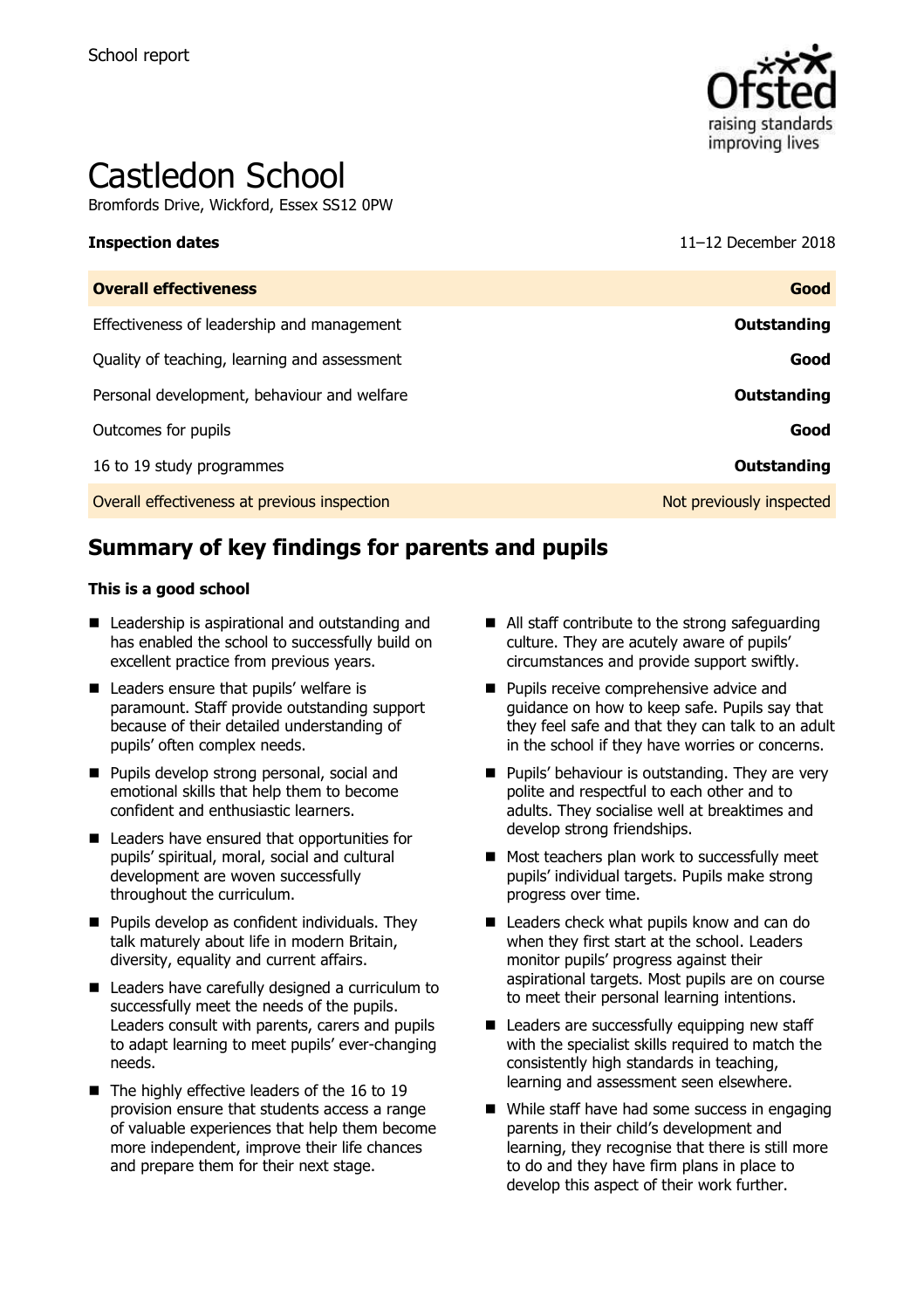

# **Full report**

### **What does the school need to do to improve further?**

- **IMPROVE the quality of teaching and learning and pupils' outcomes by continuing to:** 
	- develop new staff by sharing the excellent practice already in the school
	- strengthen partnerships with parents so that they can support their children at home using the strategies for independent learning taught at school.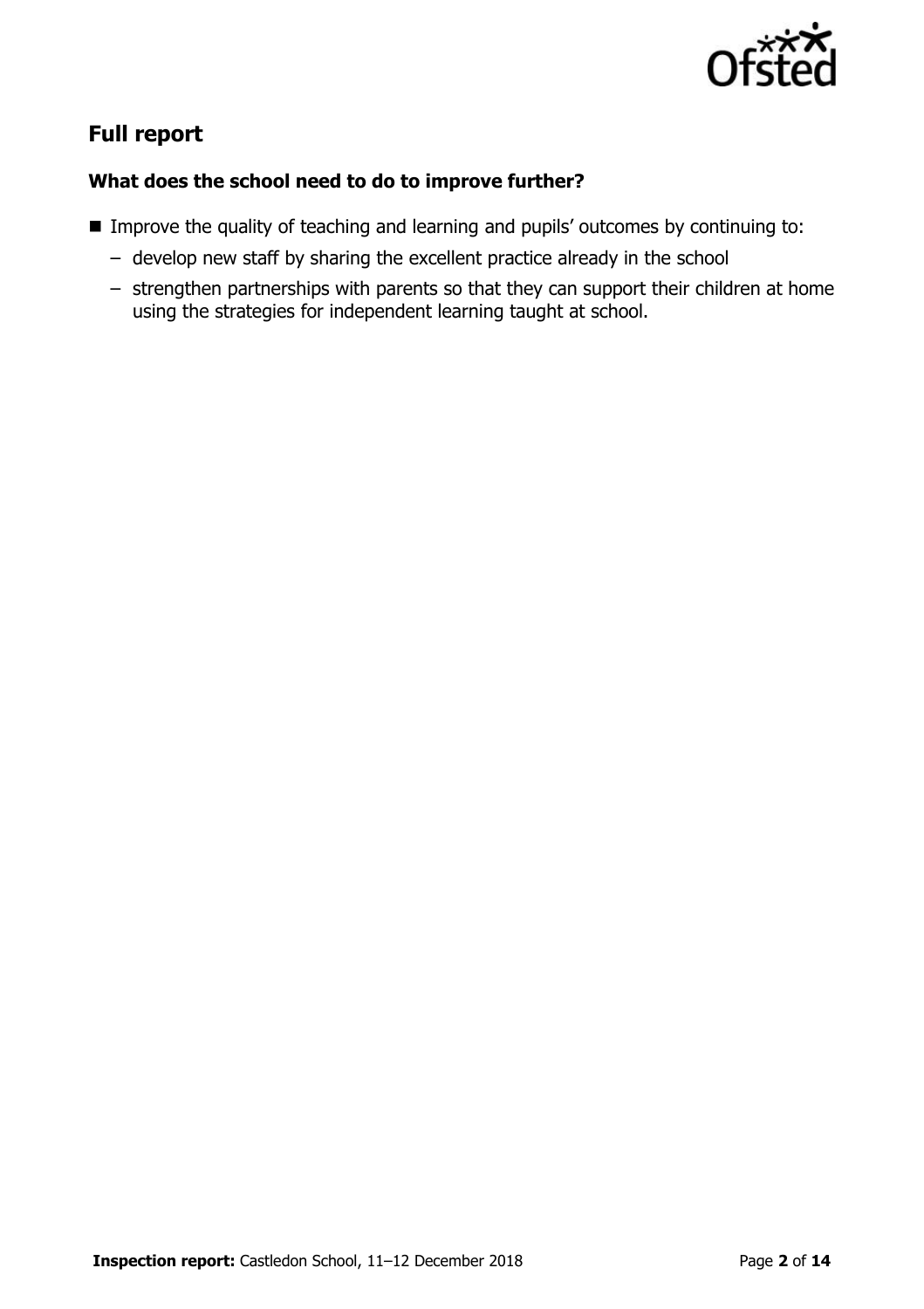

## **Inspection judgements**

#### **Effectiveness of leadership and management Constanding**

- The quality of leadership across the school is outstanding. While the headteachers are new in post, they are ensuring that this outstanding leadership is being maintained. Their individual skill sets and extensive knowledge within their different areas of expertise are supporting the leaders' exceptionally high aspirations. There is significant strength in the leadership capacity of the school, including governors and school leaders at all levels.
- Leaders are striving towards excellence and building an enviable reputation as a centre of expertise. One example is through becoming an autism hub school of support and outreach to educational settings. Commissioned by the local authority in 2016, this is a real strength at the school.
- The passionate and committed leadership team shares the vision to give pupils the best life chances possible by preparing them for independent life. Phase leaders have a detailed knowledge of their areas of responsibility. They have an accurate understanding of the strengths and the areas they need to develop further. They are successfully addressing them through their well-considered improvement plans.
- Leaders are wholeheartedly committed to ensuring that pupils get the appropriate support to be the best they can. This is seen through the comprehensive staff training and professional development programme in place. Leaders ensure that all staff have every opportunity to develop their skills and expertise for the benefit of all pupils.
- Leaders' systems for assessing pupils' work are accurate. Leaders use a range of expertise to moderate work, internally and externally, to check that their judgements are correct.
- Leaders routinely monitor the quality of teaching, learning and assessment. Leaders know where teaching and learning are strongest and where further improvement is needed. Staff are given clear guidance and specific support to successfully improve their teaching practice.
- Leaders have developed a curriculum that precisely meets pupils' needs. In doing so, leaders have taken careful account of valuable contributions from parents and pupils to carefully design the curriculum. The school offers a wide range of exciting learning opportunities. These opportunities engage pupils and give them the chance to gain an understanding of the world around them, while supporting them to be independent.
- The curriculum topics are focused on the local area and teach pupils historical and geographical aspects. This is strengthened by local walks and trips to local amenities. As a result, pupils become familiar and confident to be out and about within their local community.
- With the recruitment of specialist tutors, there are firm plans in place for pupils to have an even wider range of subjects and courses that they can study that will improve outcomes further.
- Leaders promote pupils' spiritual, moral, social and cultural development very well through visits to places of religion and the Houses of Parliament and visiting older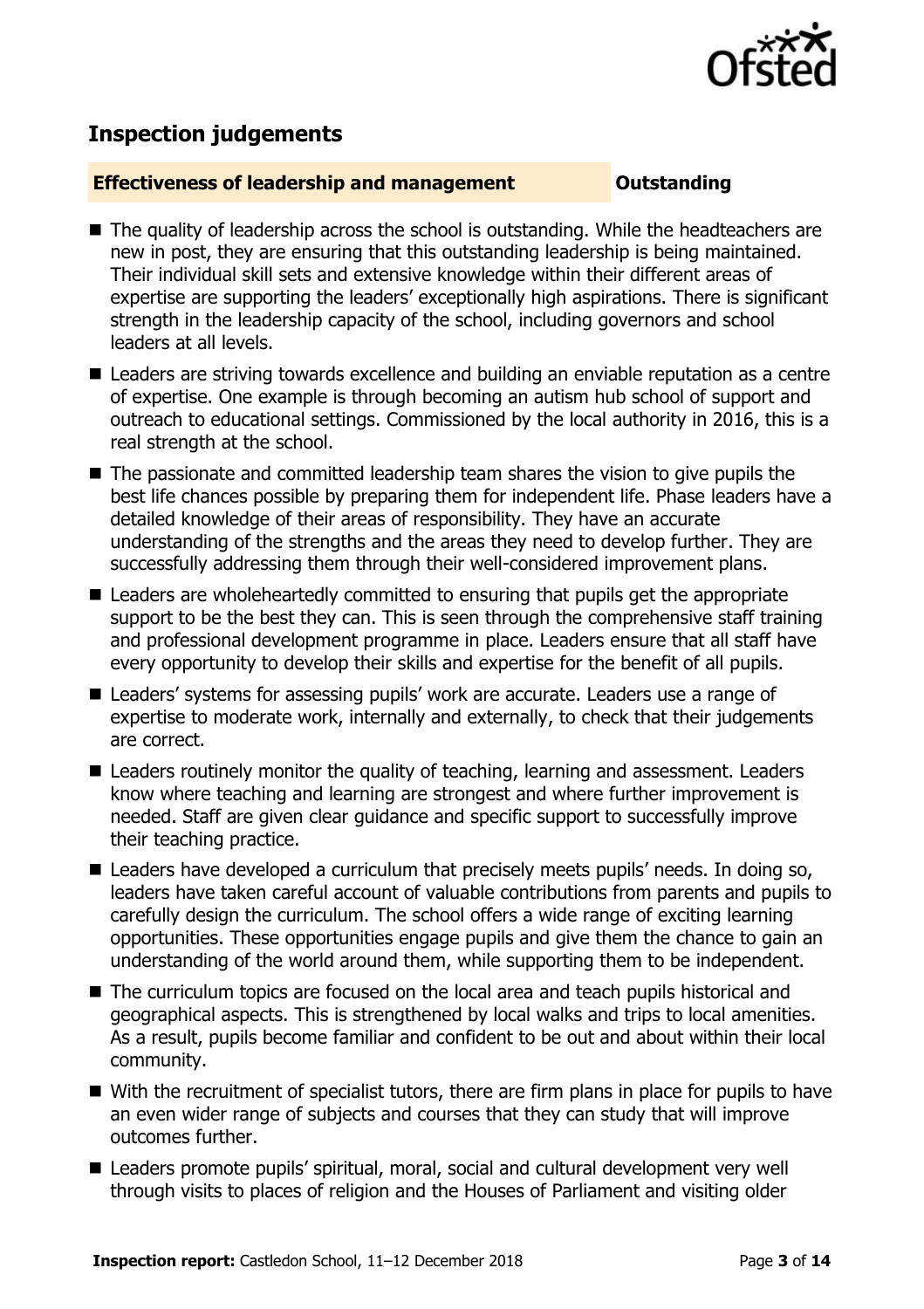

people in nursing homes. Pupils can talk maturely about the diverse cultures within British society and the current political landscape.

- Leaders have a detailed knowledge and understanding of individual pupils' specific needs. Leaders use this information well to make very effective use of the pupil premium grant. Hence, disadvantaged pupils get the precise support they need to make good or better progress.
- The primary sports funding is used effectively to provide pupils with a range of sporting opportunities. Pupils participate in autism movement therapy, gymnastic sessions in the local community and community sports afternoons. They make good progress in developing their fine and gross motor skills and successfully learn how to access sports and activities within the local community.
- Almost all parents who responded to Ofsted's free-text survey and online questionnaire, Parent View, are overwhelmingly positive about the quality of education provided at the school. One parent commented: 'Castledon is an outstanding school…. [my child] is making exceptional and accelerated progress in all areas of his studies and life.' Another added: 'The way the school has set up the learning plans for all pupils' needs is a credit both to teaching staff and the school ethos for every pupil to achieve to the best of their ability.'
- Leaders and teachers recognise the very important role parents play in their child's development and learning. Although leaders have had some success in engaging parents, they are taking effective actions to help parents further support pupils' independence at home and travelling to and from school.

### **Governance of the school**

- Governors are passionate and highly ambitious for the pupils at Castledon. They share school leaders' vision for ensuring that all pupils get the best and right support to help to prepare for independence within the wider community. They are very effective in their roles and regularly visit the school to meet with pupils and staff to gain a clear understanding of leaders' work. They have an accurate view of where the school is on its journey to be a centre of excellence for special educational needs and/or disabilities (SEND) provision.
- Governors seek advice appropriately from other sources to quide them. For example, they met with the local authority and other school leaders before deciding on the dual headteacher model which they have adopted this year.
- The governing body receives detailed and comprehensive reports from school leaders. Governors attend training and school events, which leaves them well placed to challenge leaders about each aspect of the school's work.
- Governors ensure that their statutory duties in relation to safeguarding are met. They keep their own safeguarding training under review and work well with school leaders to ensure that they are well informed of current safeguarding issues.

### **Safeguarding**

■ The arrangements for safeguarding are effective.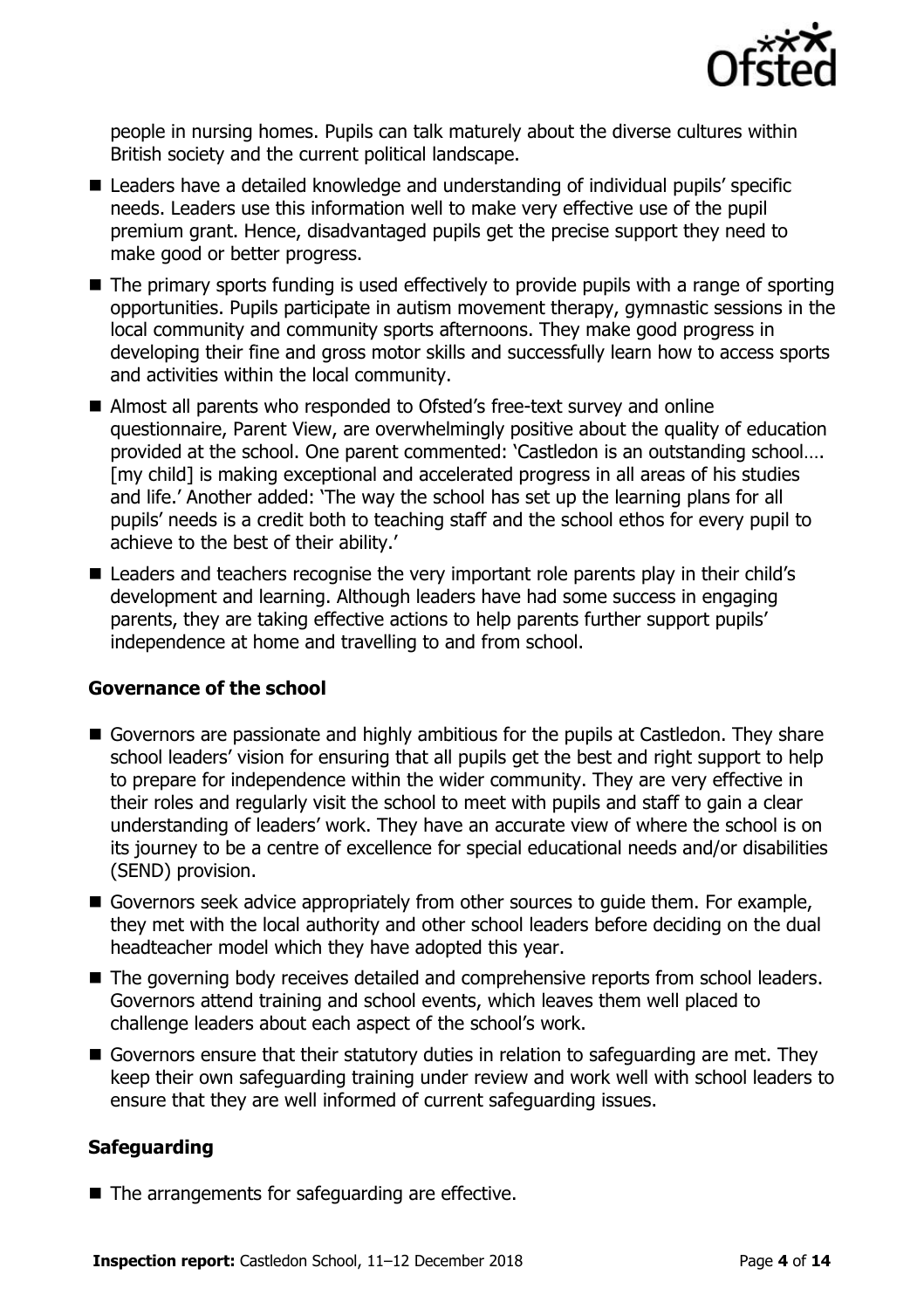

- Leaders and teachers are committed to ensuring that pupils are safe and attend school regularly. Leaders make sure that there are strong systems and procedures in place for keeping pupils safe. Records of concerns are well maintained, and any concerns are recorded in appropriate detail. Inspection evidence shows that leaders monitor, review and follow up concerns in a timely fashion.
- All staff have received mandatory safeguarding training. Other training needs for all staff have been met, including training on protecting pupils from radicalisation and the latest advice on county lines relating to criminal exploitation.
- **Pupils have an age-appropriate understanding of the potential dangers from working** online, including social media and uploading personal content. Leaders ensure that esafety is taught regularly in lessons so that pupils know how to protect themselves. In addition, e-safety training sessions are also offered to parents.
- Staff know pupils well and are acutely aware of changes in pupils' circumstances and provide support swiftly where it is needed. Pupils say that they feel safe and that they can talk to an adult in the school if they have any worries or concerns.
- The school's single central record of employment checks and employee files are well maintained and contain all required statutory information. All adults have undergone the necessary checks to determine their suitability to work with children.

### **Quality of teaching, learning and assessment Good**

- The quality of teaching, learning and assessment, in line with leaders' own evaluation, is good.
- Teachers ensure that pupils' individual needs are very well supported through precise teaching and learning activities that ensure that all pupils make good progress. Teachers consider carefully the types of activities that will engage different pupils and help them to learn best. For example, pupils in the primary school were thoroughly engaged practising addition and subtraction while shooting at a target board with a sticky ball to randomly select numbers. They carefully wrote their number sentences corresponding to the numbers on the board and used addition and subtraction confidently to calculate the answer.
- Mathematics is taught well across the school. The school's chosen approach of a 'daily countdown' provides pupils with practical experiences to build on their numeracy skills. Pupils' work shows that they can effectively apply their skills to tackle harder tasks over time. For example, pupils build up to solving more complex problems involving twoand three-step calculations.
- **Phonics is taught well across the school. The school's chosen programme for teaching** phonics enables pupils to apply their phonics knowledge immediately to their writing. Teachers meticulously monitor pupils' progress in phonics understanding and adapt teaching and learning for individuals where necessary. Pupils across the school make good progress in using their phonics skills when forming corresponding letters and sounds.
- Teachers' consistent approach to teaching and learning ensures that pupils focus on key writing skills, such as forming letters correctly and writing sentences clearly. Pupils' work shows that they make good progress because of teachers' high expectations and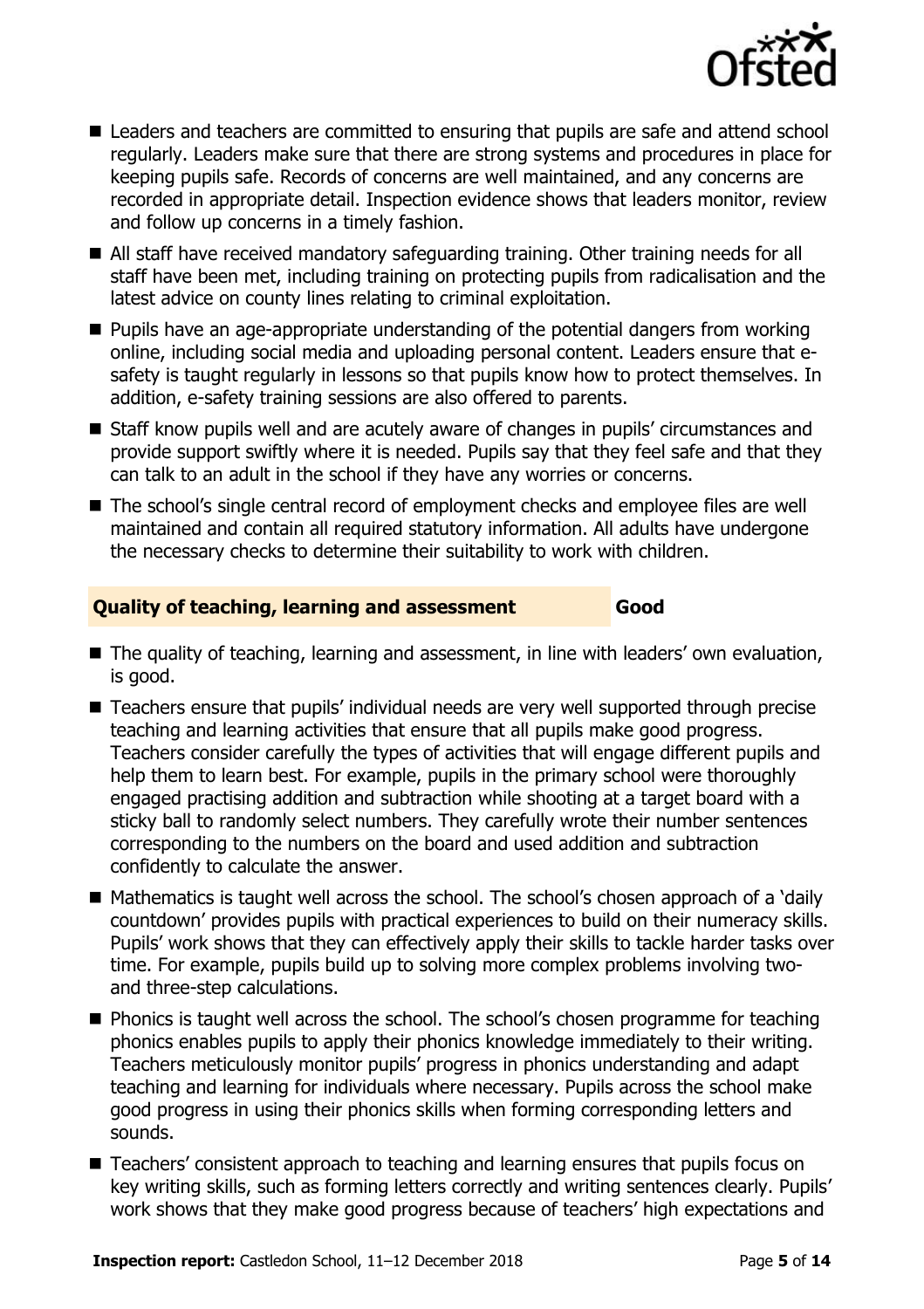

precise next steps.

- $\blacksquare$  The teaching of reading over time is good. Teachers ensure that pupils are given the necessary skills and strategies to make good progress from their different starting points. Reading records show that pupils' reading comprehension and fluency are monitored closely and that teachers and additional adults provide clear guidance through their comments on where pupils are in their learning. They give next steps that support pupils so that they make good progress.
- Teachers ensure that pupils have regular reading opportunities and, as a result, pupils read with confidence and are able to explain the author's choice of language. Pupils are able to explain why they like a particular author. One pupil told an inspector that he enjoyed the Harry Potter stories and, when asked why, commented, 'I just love magic.' The less able pupils were enthusiastic about their books and were able to sound out unfamiliar words by using secure phonics knowledge.
- Leaders and teachers have worked hard to promote a love of reading. They have introduced a number of incentives to engage pupils. In addition, reading packs are sent home and workshops too have been successful in informing parents how best they can support their children at home. This has successfully helped pupils to make good progress across all year groups.
- In all lessons, teachers model language carefully. Pupils are supported to successfully develop their speaking and listening, communication and language skills through highquality teaching, using a range of strategies and well-established routines. Teachers' clear verbal and visual instructions support pupils in accessing their learning tasks. Additional adults support pupils well. They challenge and support pupils through effective small group support, with teachers and additional adults known as learning facilitators.
- The quality of teaching and learning is not yet outstanding across the school. In some instances, teachers are not yet proficient at consistently matching tasks to the many complex needs of the pupils. Experienced teachers effectively share their exceptional teaching practice with new staff across the school. In addition, leaders are successfully equipping all staff with specialist skills, for example in autistic spectrum condition and behaviour to meet the consistently high standards seen elsewhere.

#### **Personal development, behaviour and welfare <b>COUTS** Outstanding

#### **Personal development and welfare**

- The school's work to promote pupils' personal development and welfare is outstanding.
- Leaders have successfully made sure that pupils' personal, social and emotional development (PSED) is a strong focus in all teaching. This includes specific training for staff and thoughtful structuring of the school day to support pupils to independently travel to school. In addition, leaders' provision of appropriate resources such as soft play and a sensory room has contributed significantly to pupils' PSED. Pupils have clear strategies that they can use to help them take ownership and make choices to regulate their behaviour effectively.
- **Pupils' attitudes to learning are excellent. They engage well in lessons and are** enthusiastic about sharing their learning. Pupils have a strong sense of justice and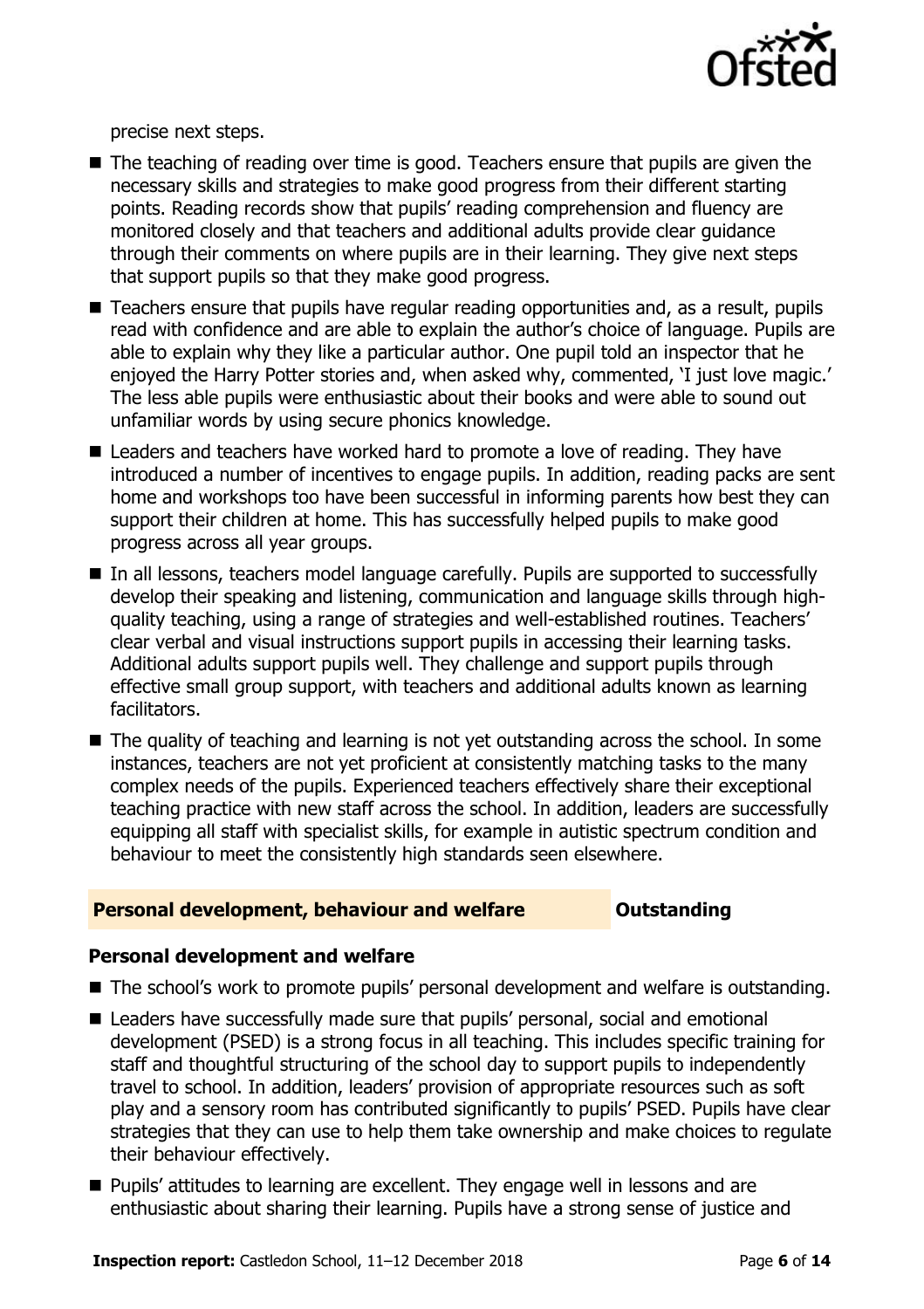

caring towards others. They have an acute awareness of potential dangers in the wider world of technology and engage intelligently in discussions around current affairs, such as Brexit. They support each other and build strong friendships with their peers.

- Leaders have placed great emphasis on the importance of health and personal fitness at the school. The school's own swimming pool not only supports pupils to learn to swim but has also provoked interest from some pupils to embark on programmes that lead to gaining lifeguard qualifications.
- **Pupils attend lessons at the local gym. They learn the route to the local gym so that** some are confident enough to travel independently to enjoy the range of fitness equipment. One pupil shared his enjoyment of improving his fitness using the rowing machine. Pupils also have opportunities to try a range of ball games, such as table tennis, snooker, pool and golf. The 16 to 19 curriculum is adapted so that, if students prefer not to use equipment, they can choose to take part in other activities such as swimming.
- Parents report their children are safe and happy, with one saying: 'This school has made my child feel safe and happy. He is more content and confident than he has ever been. Teachers use a variety of strategies to meet his needs and he is making extraordinary progress.'
- **Pupils are taught about bullying and know about its impact. Both the pupil and student** councils told inspectors that they felt safe and that they knew what bullying was. They said that bullying was rare, and they could all name an adult they could talk to who would deal with their concerns.
- Leaders ensure that every pupil can realise their potential through personalised plans linked closely to their education, health and care (EHC) plans. This successfully enables them to develop valuable skills and knowledge needed in readiness for their learning into adulthood.

### **Behaviour**

- The behaviour of pupils is outstanding. Pupils demonstrate very positive behaviour throughout the school. They are polite and respectful to each other and adults.
- Pupils are very effectively supported to access their learning with a high level of independence. Teachers have exceptionally high expectations of pupils' behaviour, provide clear instructions and are extremely well organised. Inspectors observed pupils in Year 8 making and cooking pizza, following a clear set of visual prompts that ensured safety and effectively supported pupils' independence.
- **Breaktimes and lunchtimes are sociable and pleasant times of the day. Pupils have** access to a range of high-quality purposeful equipment that they can use during these times. Inspectors observed pupils socialising happily, and adults interacting and modelling with pupils 'how to play' effectively.
- Teachers are highly skilled at supporting pupils with a range of behavioural needs. Pupils' personal plans – 'passports' – identify behaviours that can potentially cause pupils anxiety. This information is readily available and easily accessible to all staff. This means that staff are fully informed of circumstances that could trigger specific behaviours and can act swiftly to pre-empt and stop any potentially challenging pupil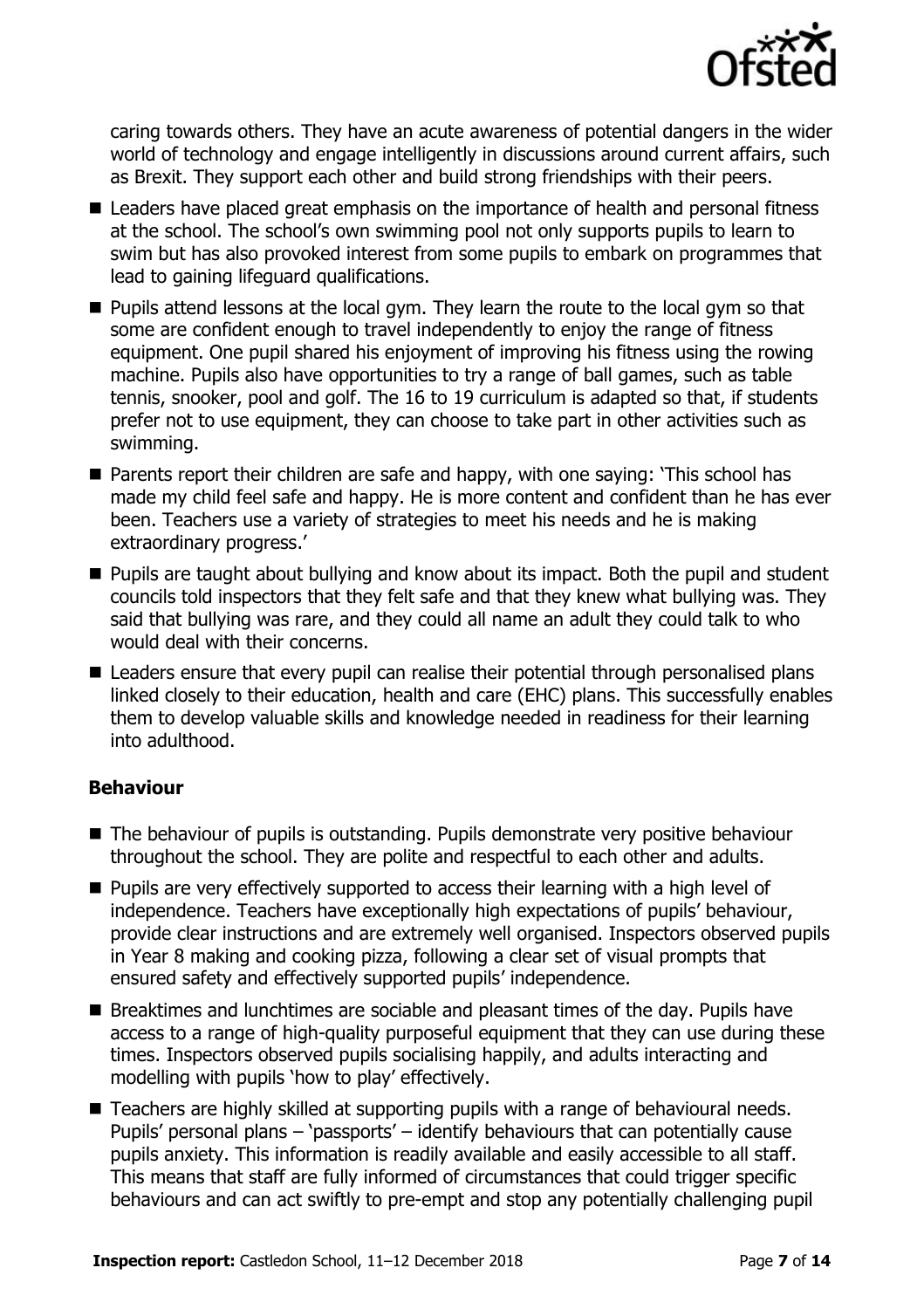

behaviour. One parent's comment about specific support was echoed by many, saying: 'His teacher and learning facilitators understand his needs and put in place suitable rewards and boundaries for him to know what is expected of him.'

#### **Outcomes for pupils Good**

- **Pupils make good progress in English and mathematics, across each key stage, from** their varying starting points. Pupils in key stages 2 and 3 make very good progress in reading due to the very effective support in place.
- **Pupils benefit from a range of courses and pathways specially designed to meet their** needs. They leave with valuable accreditations, including entry level certificates, functional skills qualifications and GCSEs. By Year 11, pupils gain good vocational qualifications to help them in their next step of development.
- Over the last three years, all pupils have moved successfully into education, employment or training. The valuable careers advice and guidance help a high proportion of pupils move on to mainstream further education provisions or apprenticeships that strongly support pupils' career plans. The school delivers the Employability for Life Award. All Year 11 pupils leave with silver or gold level. This has supported pupils in gaining apprenticeships and college placements.
- **Pupils who are looked after and those who are disadvantaged are well supported to** make good progress in line with all other pupil groups. Leaders use the pupil premium funding to ensure that pupils get the support they need to make the progress they should.
- Leaders look closely at what pupils can do when they join the school. Each pupil is set personal targets and the guided support from staff helps pupils across different subjects and year groups to make at least good progress.
- Leaders successfully use alternative providers such as Circles Farm and Rally Sport Engineering Academy to help pupils develop a range of skills to supplement their formal education. However, the progress of a small number of pupils in key stage 4, particularly in English and mathematics, is not as strong as elsewhere in the school.

#### **16 to 19 study programmes CONSTANDING CONSTANDING CONSTANDING CONSTANDING CONSTANDING CONSTANDING CONSTANDING CONSTANDING CONSTANDING CONSTANDING CONSTANDING CONSTANDING CONSTANDING CONSTANDING CONSTANDING CONSTANDING C**

- Leadership of the 16 to 19 provision is outstanding. Students experience a rich curriculum that is preparing them for employment, further education and independent or supported living. Students are happy and confident and, along with parents, appreciate the personalised curriculum they receive.
- The college offers an extremely nurturing environment. The college team seeks every opportunity to help students to gain a wide range of experiences and receive the necessary support they need to be successful learners and adults. Students enjoy the challenge of responsibility, such as organising specific events, for example student residential trips to the coast.
- There is an undeniable mutual respect and trust between students and staff that enables students to thrive and feel safe to challenge themselves. They told inspectors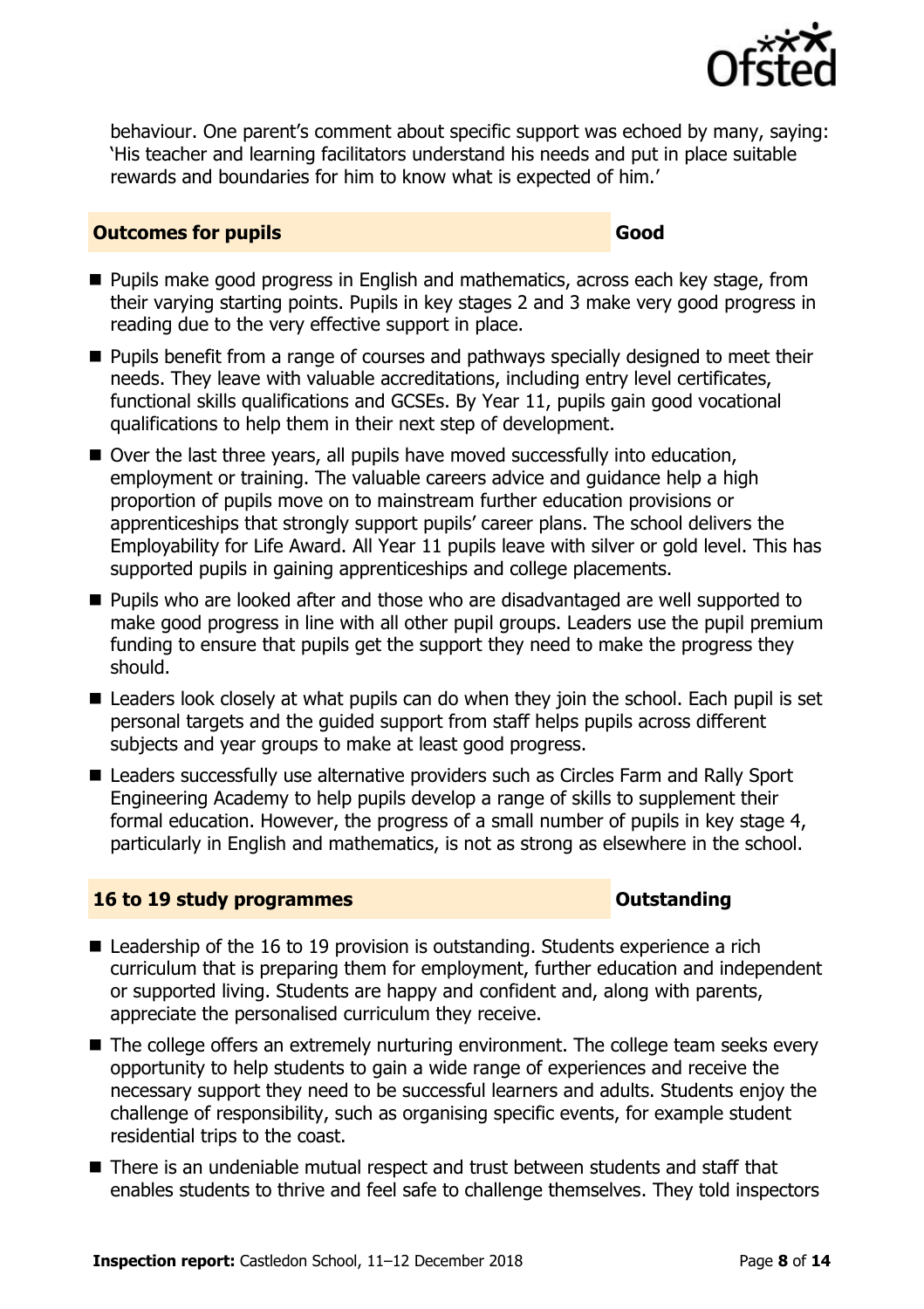

of their appreciation and trust for the adults in the college. They also spoke about how much they enjoy their learning at the college and how the skills learned will help them get the job they want.

- The quality of teaching and learning is outstanding. In all lessons observed, students were engaged and most were challenged appropriately. Students could explain what they were doing and the learning intention. Throughout the curriculum, students are successfully taught highly valuable and necessary skills to be able to grow in confidence by learning skills that will help them get jobs in a safe environment.
- Teachers ensure that students have every opportunity to be successful in their learning. They support and guide and adapt teaching and learning to suit individual needs. Inspectors observed pupils being taught bicycle maintenance in the wellequipped workshop area. Pupils were able to work independently in pairs, successfully carrying out tasks using clear structured visual prompts.
- Leaders design individualised timetables for their students so that they feel confident and familiar with routine. Leaders work closely with secondary schools and colleges and, where possible, use alternative external providers. For example, some students attend Rally Sport Engineering Academy where they learn and can gain accreditation in motor mechanics. Students discussed with inspectors their work on rebuilding cars and spoke about the technical aspects of mechanics and that, when they leave the college, they would like to work in mechanics or with cars within a dealership.
- Leaders make excellent use of community facilities to enhance students' independent learning. Inspectors visited Poppy's cafe, which is a cafe set up and run by the students for the people within the community. This was particularly impressive. Students involved all have a specific role, whether to meet and greet, serve customers, prepare food or be in charge of finance. They learn to make a positive contribution to the community. This opportunity ensures that they develop self-esteem and have regular opportunities to experience life in the local community through teamwork. Students relish these opportunities and the responsibilities that come with them.
- Now in its second year, the sixth-form college offers 26 places to Year 12 students. The college offers a range of vocational opportunities, including painting and decorating, horticulture, bicycle maintenance and animal care. It promotes the creative pathways, offering music and art qualifications. There is appropriate accreditation for the students.
- Students make excellent progress in developing social skills and independent skills. This is because learning life skills is a strong part of the curriculum. Students learn how to carry out household tasks, such as washing, ironing, cooking and cleaning. Their progress is continually shared with parents, who can then support students to develop these skills further at home.
- Leaders' ambitious vision to raise awareness of inclusion and special needs is gradually being realised through the exciting work pupils do within the community. The school's family and inclusion team works determinedly with the community organisations and employers to ensure that professionals and parents gain a better understanding of the needs of the students with SEND.
- All students experience employment placements that give them the skills, knowledge and confidence to be part of community life. This is leading to greater engagement and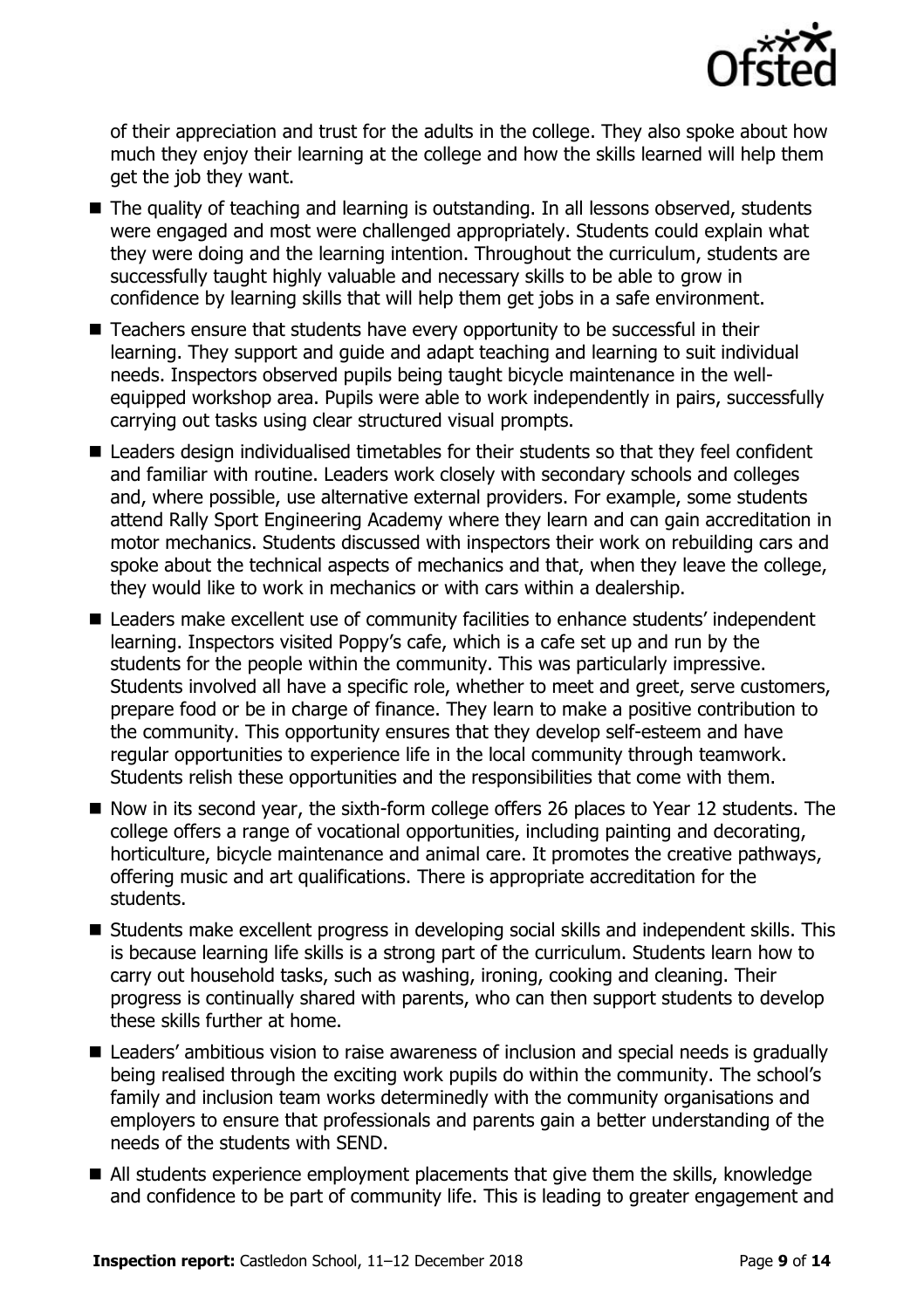

understanding by parents and the local community.

- There are many opportunities for most-able students to access a range of learning and to access national curriculum qualifications. A few students are currently studying for A levels. Parents are extremely positive about the new college facility. One said: 'Castledon has gone from strength to strength. Well done, so proud of the new college too.'
- Over half of students take up the Essex travel training service. Many Year 13 students travel independently to their work placements. Some report meeting friends in the town at weekends. This demonstrates that the many vulnerable students with high and complex needs are exceptionally well supported to feel safe and develop a high level of independence to prepare them for adulthood.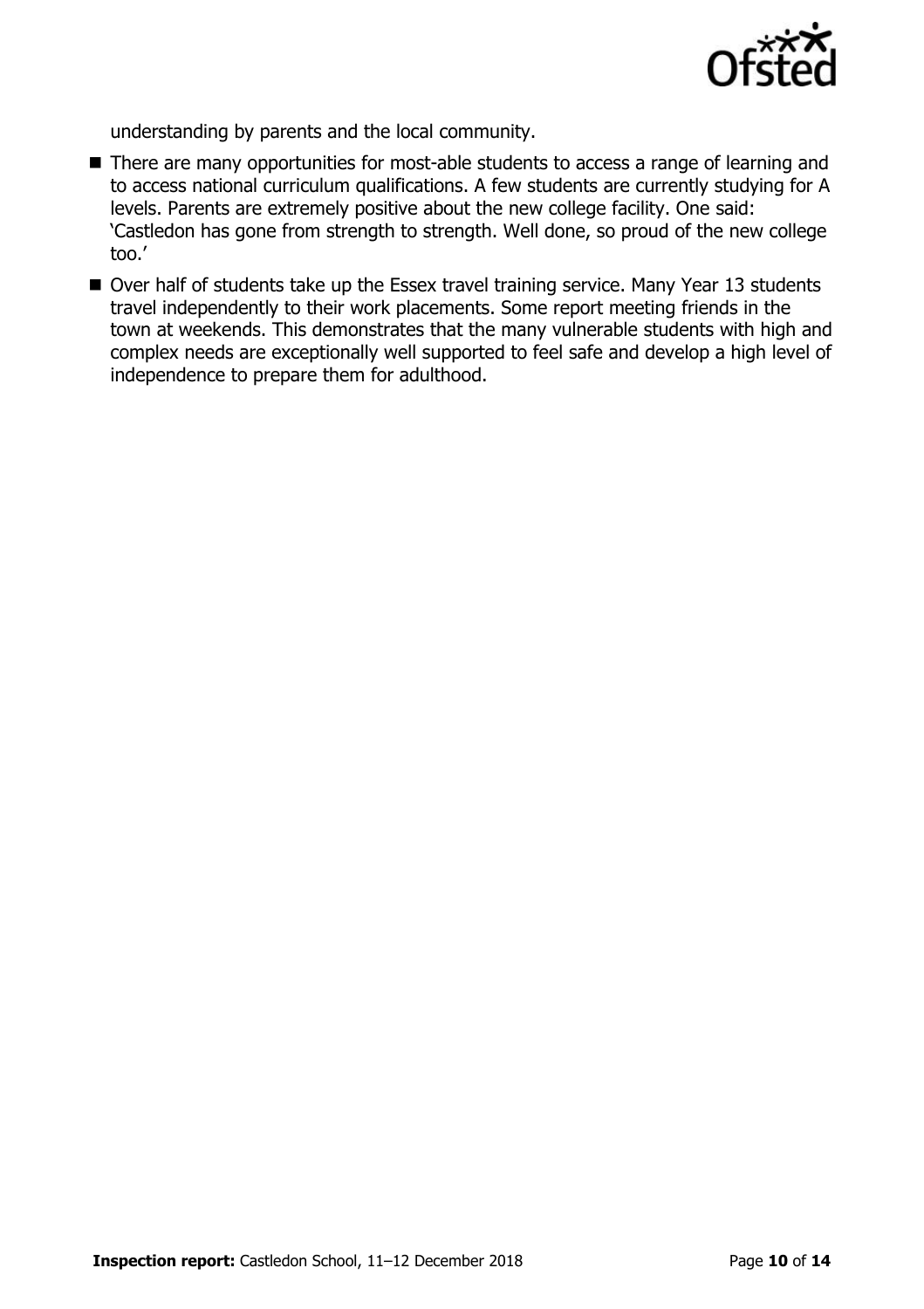

# **School details**

| Unique reference number | 141765       |
|-------------------------|--------------|
| Local authority         | <b>Essex</b> |
| Inspection number       | 10053409     |

This inspection of the school was carried out under section 5 of the Education Act 2005.

| Type of school                                           | Special                            |
|----------------------------------------------------------|------------------------------------|
| School category                                          | Community                          |
| Age range of pupils                                      | 5 to 19                            |
| <b>Gender of pupils</b>                                  | Mixed                              |
| Gender of pupils in 16 to 19 study<br>programmes         | Mixed                              |
| Number of pupils on the school roll                      | 194                                |
| Of which, number on roll in 16 to 19 study<br>programmes | 49                                 |
| Appropriate authority                                    | The governing body                 |
| Chair                                                    | Dr Oluyemi Adeeko                  |
| <b>Headteachers</b>                                      | Jonathan Brewer and Simon Holliday |
| Telephone number                                         | 01268 761 252                      |
| Website                                                  | www.castledon.org                  |
| Email address                                            | admin@castledon.org                |
| Date of previous inspection                              | Not previously inspected           |

### **Information about this school**

- Castledon is a single academy trust special school for pupils aged five to 19 years.
- In 2017, the school expanded its provision to include a sixth-form college.
- $\blacksquare$  The proportion of pupils supported through the pupil premium is almost twice the national average.
- All pupils have an EHC plan. The majority of pupils have severe learning difficulties or moderate learning difficulties. Several pupils are also on the autistic spectrum and some pupils have behaviour, emotional and social difficulties. Some pupils have complex medical needs.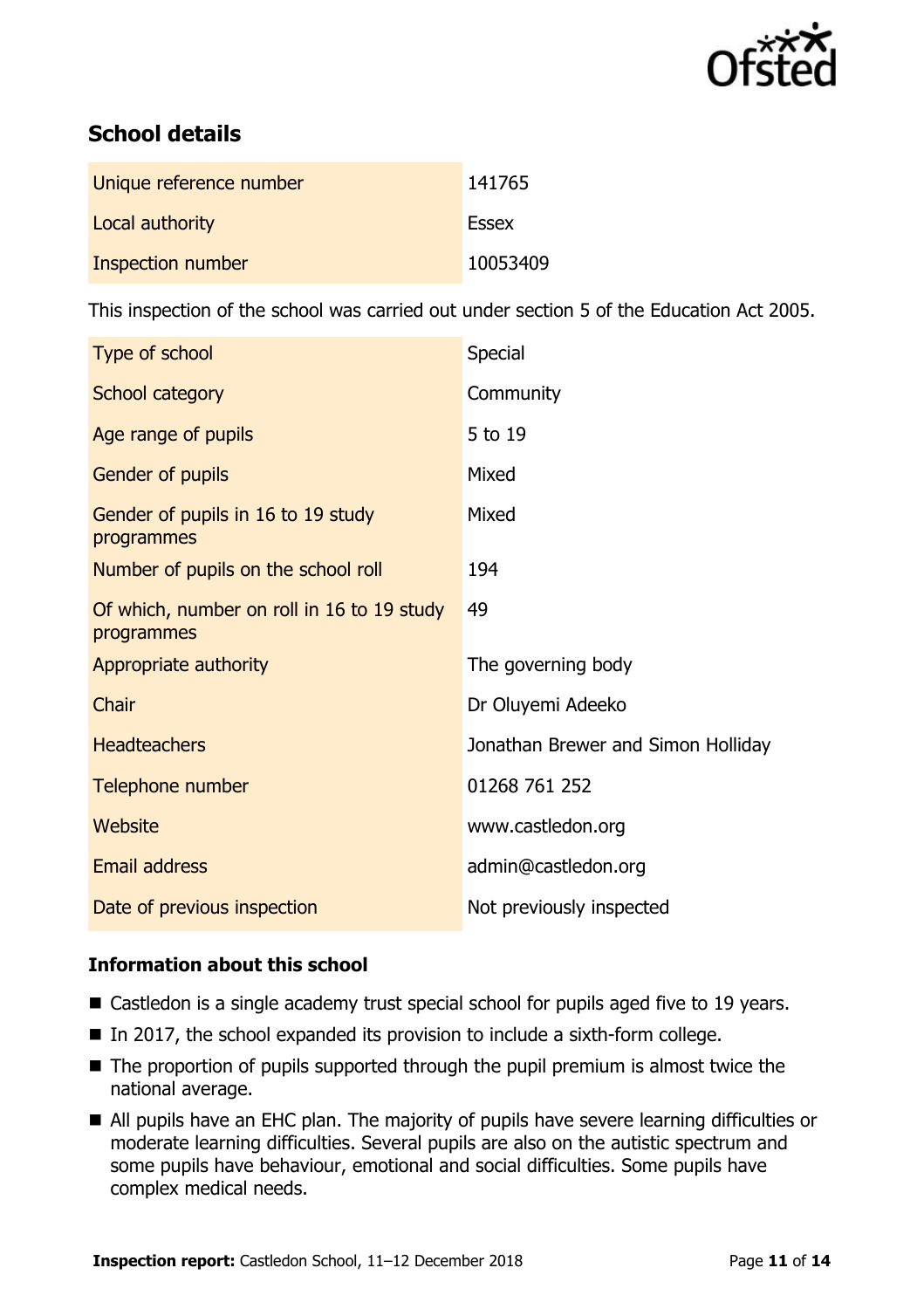

■ The school uses Rally Sport Engineering Academy, Circles Farm and Bromfords School for alternative provision.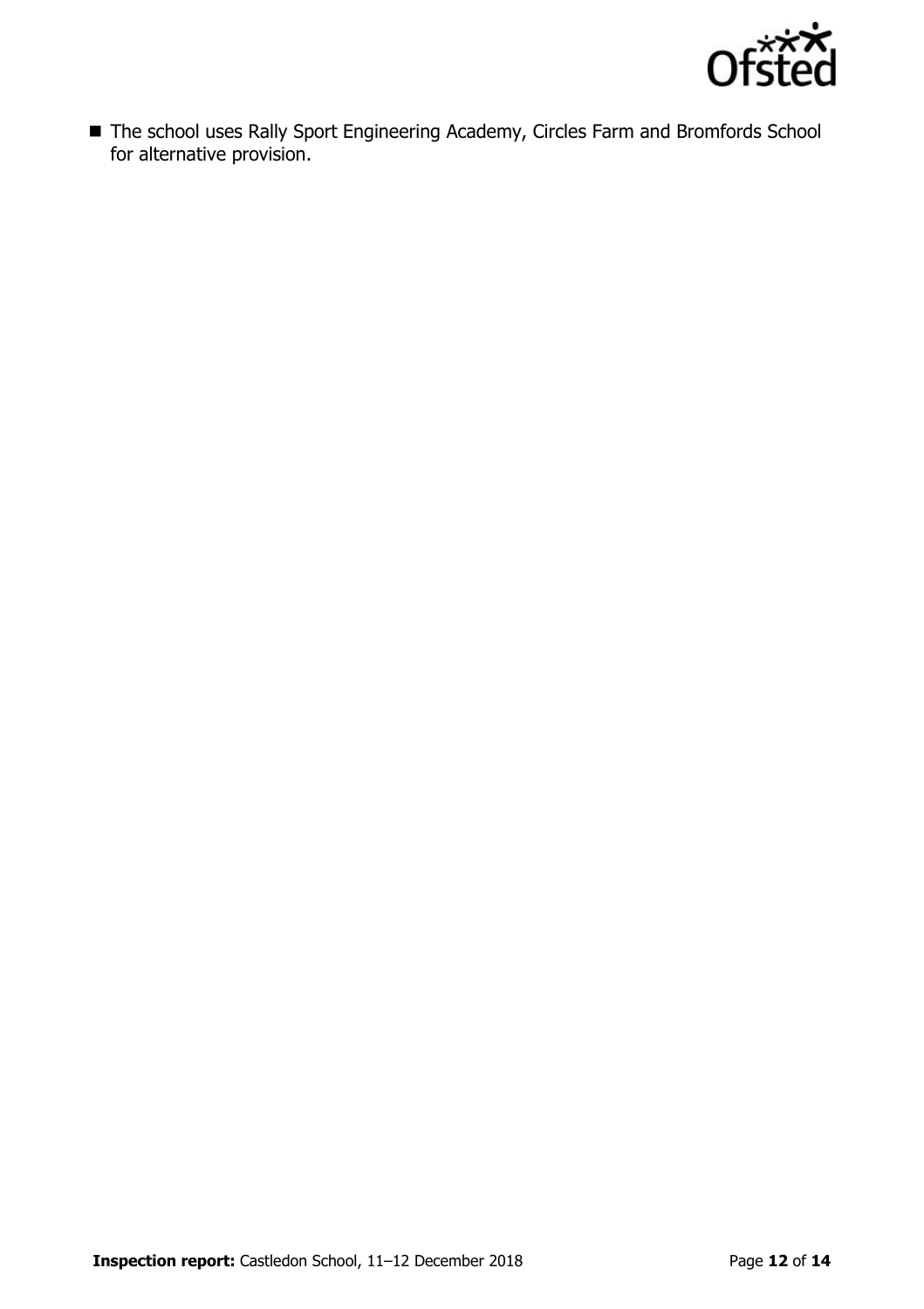

# **Information about this inspection**

- The inspection team observed teaching and learning across all year groups.
- The inspectors held meetings with the headteachers, phase leaders, subject leaders, governors and school staff, and met with a representative from the local authority.
- The inspection team observed the school's work and looked at pupils' written work, information on pupils' attainment and progress, curriculum planning, and records of behaviour and safety. Inspectors also looked at the minutes of governing body meetings, safeguarding documents – including mandatory checks made on the recruitment of new staff – and the school's website.
- Discussions were held with pupils across the school and college, and informal conversations took place during lesson times.
- The lead inspector listened to pupils read and talked to them about the books they enjoy.
- Inspectors took account of the 18 responses to Ofsted's online parental questionnaire, Parent View, and the 15 free-text responses. In addition, inspectors spoke with parents informally at the start of the school day and considered the school's own recent staff survey.

### **Inspection team**

| Cindy Impey, lead inspector | Her Majesty's Inspector |
|-----------------------------|-------------------------|
| John Randall                | Her Majesty's Inspector |